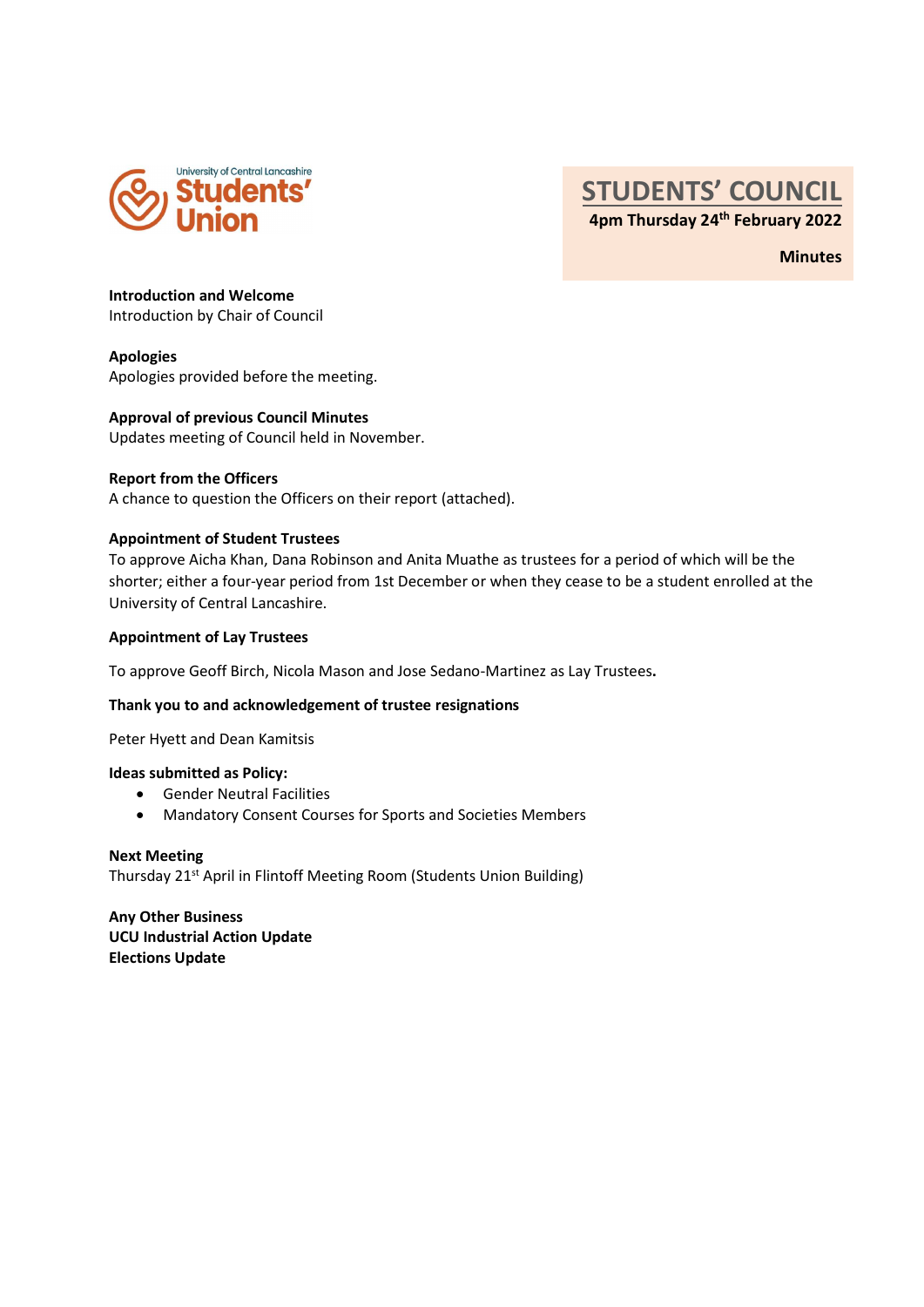

# **STUDENTS' COUNCIL**

P – Present Apols – Apologies submitted Attendance List

| <b>Name</b>              | <b>Position / School President /</b>              | <b>Council Meeting</b><br><b>Nov</b><br>Feb<br><b>April</b> |           |  |
|--------------------------|---------------------------------------------------|-------------------------------------------------------------|-----------|--|
|                          | <b>Development Committee</b>                      |                                                             |           |  |
| Usman Khan               | Chair of Council                                  | P                                                           | P         |  |
| Zuleikha Chikh           | President                                         | Apols                                                       | P         |  |
| Usman Kasaba             | <b>Vice-President Education</b>                   | P                                                           | P         |  |
| Odette Yende             | Vice-President Welfare                            | P                                                           | Apols     |  |
| Katie Sandison           | <b>Vice-President Activities</b>                  | Apols                                                       | Apols     |  |
| Chanda Ng'onga           | <b>BAME Students Representative</b>               | P                                                           |           |  |
| Charlotte Lastoweckyi    | <b>Women Students</b>                             | P                                                           | P         |  |
|                          | Representative                                    |                                                             |           |  |
| Joseph Bigland           | Men Students Representative                       | P                                                           | P         |  |
| Jane Constance           | <b>International Students</b>                     | P                                                           | P         |  |
|                          | Representative                                    |                                                             |           |  |
| <b>Taran Harrison</b>    | <b>Transgender Students</b>                       | P                                                           | P         |  |
|                          | Representative                                    |                                                             |           |  |
| Jack Wootton             | LGB Students Representative                       |                                                             |           |  |
| Megan Riley              | <b>Environmental and Ethics</b>                   |                                                             |           |  |
|                          | Representative                                    |                                                             |           |  |
| Nikkita Holmes           | <b>Disabled Students</b>                          | P                                                           | P         |  |
|                          | Representative                                    |                                                             |           |  |
| Dana Robinson            | Open Council Representative                       | P                                                           | Apols     |  |
| Sagar Kumar Koti         | Open Council Representative                       | P                                                           | P         |  |
| Monish Mohan             | Open Council Representative                       | Apols                                                       | P         |  |
| Faizah Baksh             | Open Council Representative                       | P                                                           |           |  |
| Vedha Sree Vodnala       | Open Council Representative                       | P                                                           | P         |  |
| Darcey Abraham           | <b>Burney Students Representative</b>             | Apols                                                       |           |  |
| Vineel Gutta             | <b>School of Management</b>                       |                                                             | ${\sf P}$ |  |
| Sai Vish wanth Reddy Vem | <b>School of Business</b>                         | Apols                                                       |           |  |
| <b>Adrian Craddock</b>   | <b>School of Nursing</b>                          |                                                             | P         |  |
| Hannah Beckford          | School of Community Health                        |                                                             |           |  |
|                          | and Midwifery                                     |                                                             |           |  |
| Raham Ejiro Odjegba      | School of Sport & Health                          | P                                                           |           |  |
|                          | Sciences                                          |                                                             |           |  |
| Aicha Khan               | School of Social Work, Care &                     | P                                                           | P         |  |
|                          | Community                                         |                                                             |           |  |
| Nana Agyenim boateng     | School of Psychology &<br><b>Computer Science</b> | Apols                                                       | Apols     |  |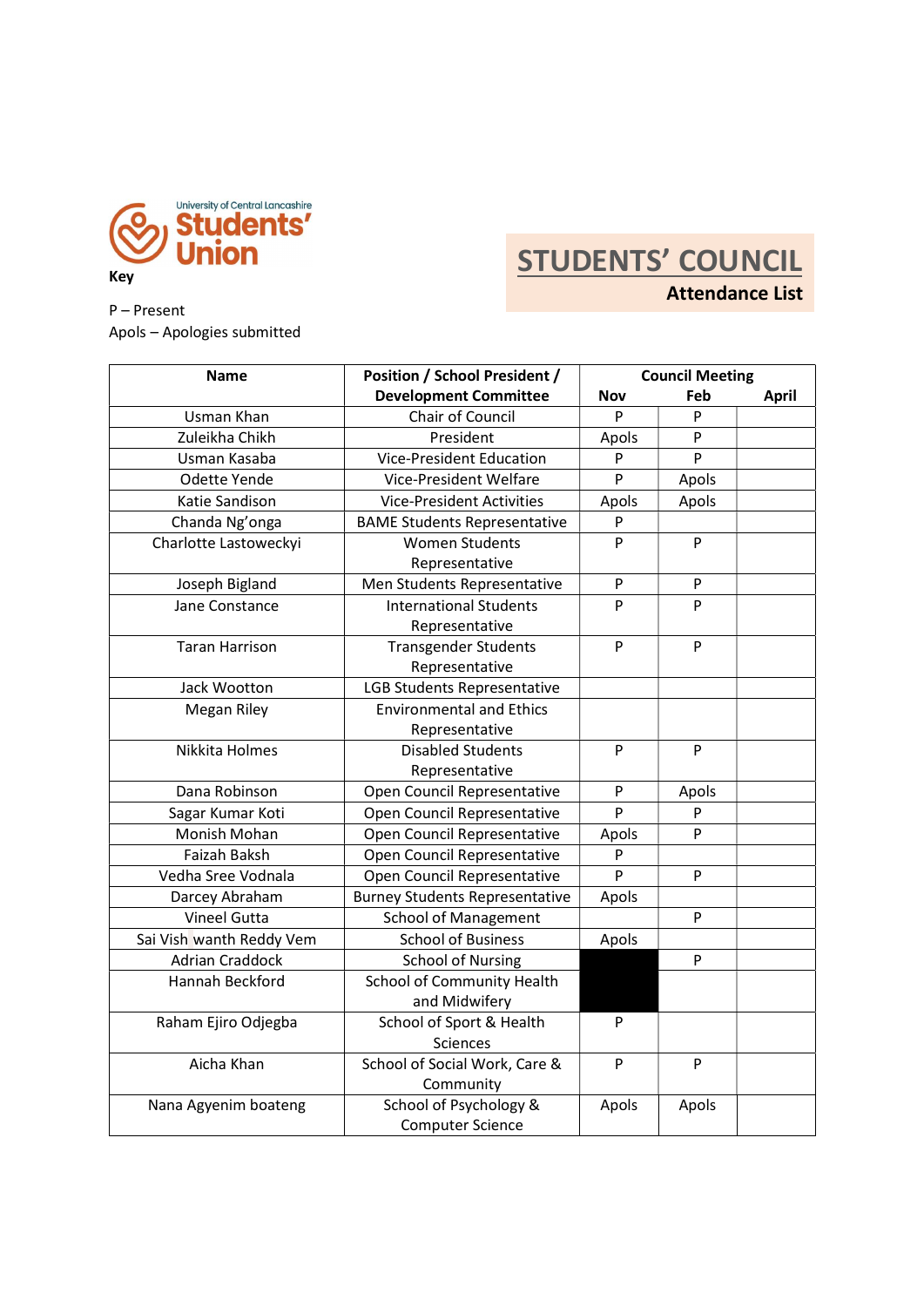| Clarilis De-almeida         | <b>School of Natural Sciences</b> |       | Apols |  |
|-----------------------------|-----------------------------------|-------|-------|--|
| Jyotinder Kumar             | School of Engineering             | Apols | Apols |  |
| Jessica Crosland            | School of Justice                 |       |       |  |
| Charlotte Smith             | School of Arts & Media            | P     |       |  |
| Woori Cho                   | School of Humanities, Language    | Apols | P     |  |
|                             | & Global Studies                  |       |       |  |
| Sulaymaan Al Majid          | <b>School of Medicine</b>         | Apols | Apols |  |
| Rachel Scott                | <b>School of Dentistry</b>        | Apols |       |  |
| <b>Mohammad Balal Salem</b> | School of Pharmacy &              |       | Apols |  |
|                             | <b>Biomedical Sciences</b>        |       |       |  |
| Mahfooz Mahdi               | Faith                             |       |       |  |
| <b>Wengian Peng</b>         | International                     | P     | Apols |  |
| Kira Cauldwell              | <b>Political Campaigning</b>      | P     | Apols |  |
| <b>Heather Golding</b>      | Creative                          |       |       |  |
| Yousef Roublah              | <b>Interest and Hobbies</b>       |       | P     |  |
| <b>Shannon Gormley</b>      | Academic                          | Apols | Apols |  |
| Vacant                      | <b>Outdoor Pursuits</b>           |       |       |  |
| Vacant                      | <b>Martial Arts</b>               | P     |       |  |
| Matty Green                 | <b>Indoor Sports</b>              |       | Apols |  |
| Katie Singleton             | <b>Field Sports</b>               | P     |       |  |
|                             |                                   |       |       |  |

#### Other Students in Attendance

Sarah Hill

#### Ideas that have received 50 votes:

| <b>Policy Title</b>                        | <b>Votes</b>                                  | <b>Proposed By</b>                | Policy (if passed)                                                                                                                                                                                                                                                                                                                                                                                                                                                                                                                         | <b>Policy</b><br>Lapse Date<br>(if passed) |
|--------------------------------------------|-----------------------------------------------|-----------------------------------|--------------------------------------------------------------------------------------------------------------------------------------------------------------------------------------------------------------------------------------------------------------------------------------------------------------------------------------------------------------------------------------------------------------------------------------------------------------------------------------------------------------------------------------------|--------------------------------------------|
| <b>Gender Neutral</b><br><b>Facilities</b> | Likes 58,<br><b>Dislikes 12</b><br>(Total 70) | Katie Sandison<br>(VP Activities) | This Policy resolves to-<br>-Mandate the SU to lobby the university<br>to conduct a review of all current<br>university buildings to ensure gender<br>neutral facilities across campus are put in<br>place where possible and that all future<br>building plans include at least one gender<br>neutral toilet.<br>-The university to place accessibility at the<br>heart of all future development of any<br>sporting facilities<br>-To ensure that those facilities are<br>accessible to all regardless of protective<br>characteristics. | 24/2/2025                                  |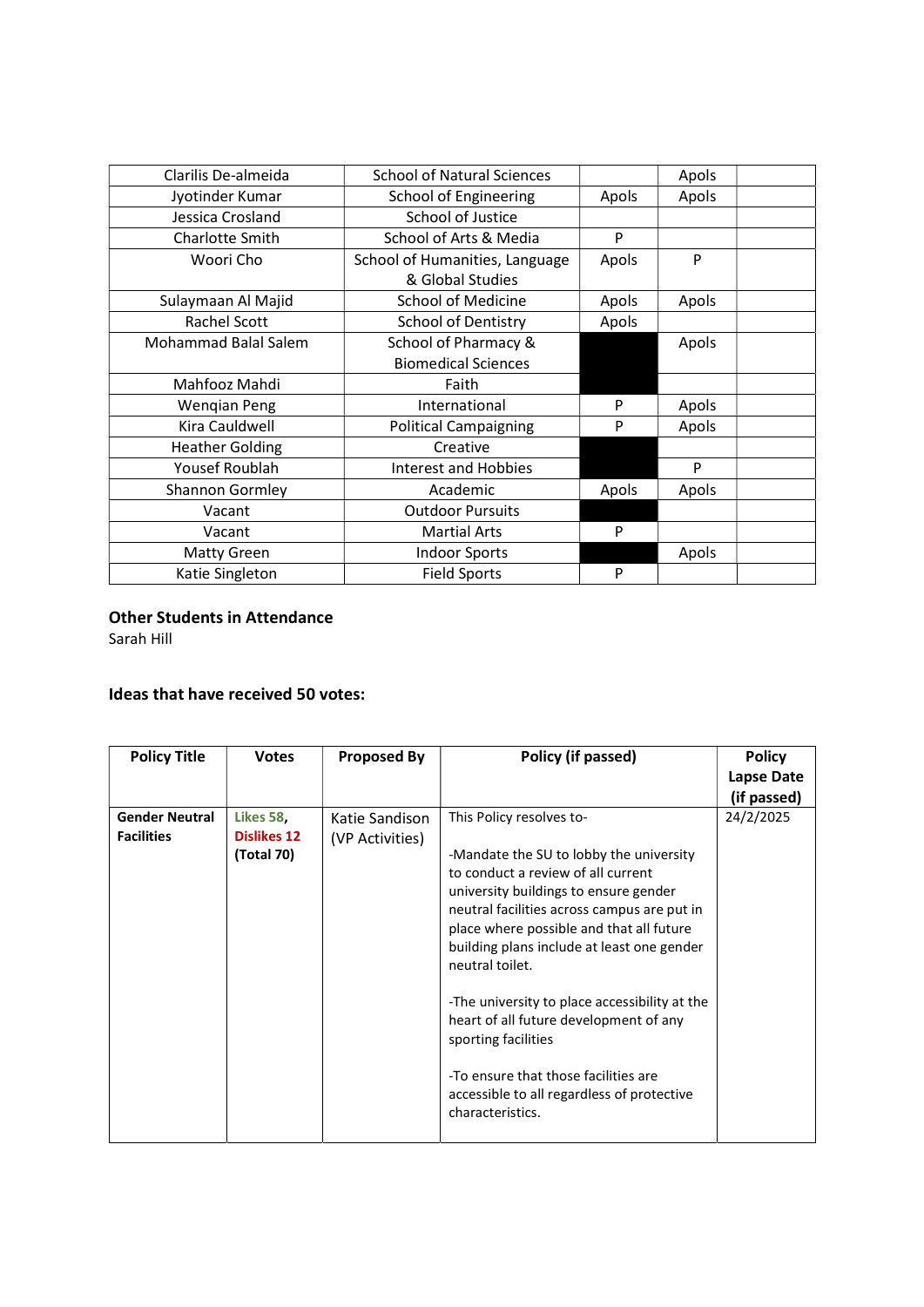| Mandatory       | Likes 74,         | Sarah Hill | This Policy revolves to mandate         | 24/02/2025 |
|-----------------|-------------------|------------|-----------------------------------------|------------|
| consent courses | <b>Dislikes 8</b> |            |                                         |            |
| for sports and  | (Total 82)        |            | -All committee members of clubs in      |            |
| societies       |                   |            | mandatory training/awareness course at  |            |
| members         |                   |            | the start of the academic year,         |            |
|                 |                   |            |                                         |            |
|                 |                   |            | -It would be desirable that all members |            |
|                 |                   |            | would take part in the training also.   |            |
|                 |                   |            |                                         |            |
|                 |                   |            |                                         |            |

Ideas that will be taken straight to the relevant SU or university Department Face Mask /PPE recycling on Campus 54 Votes (Likes 50, Dislikes 4)

#### Ideas that have not received enough votes:

Alumni Card To All The Students That Graduate 5 Votes (Likes 5, Disliked 0) Psychology resource books 15 Votes (Likes 7, Disliked 8) Drop in/support group/ Safe Space for Male students who have experienced abuse 40 Votes (Likes 34, Disliked 6)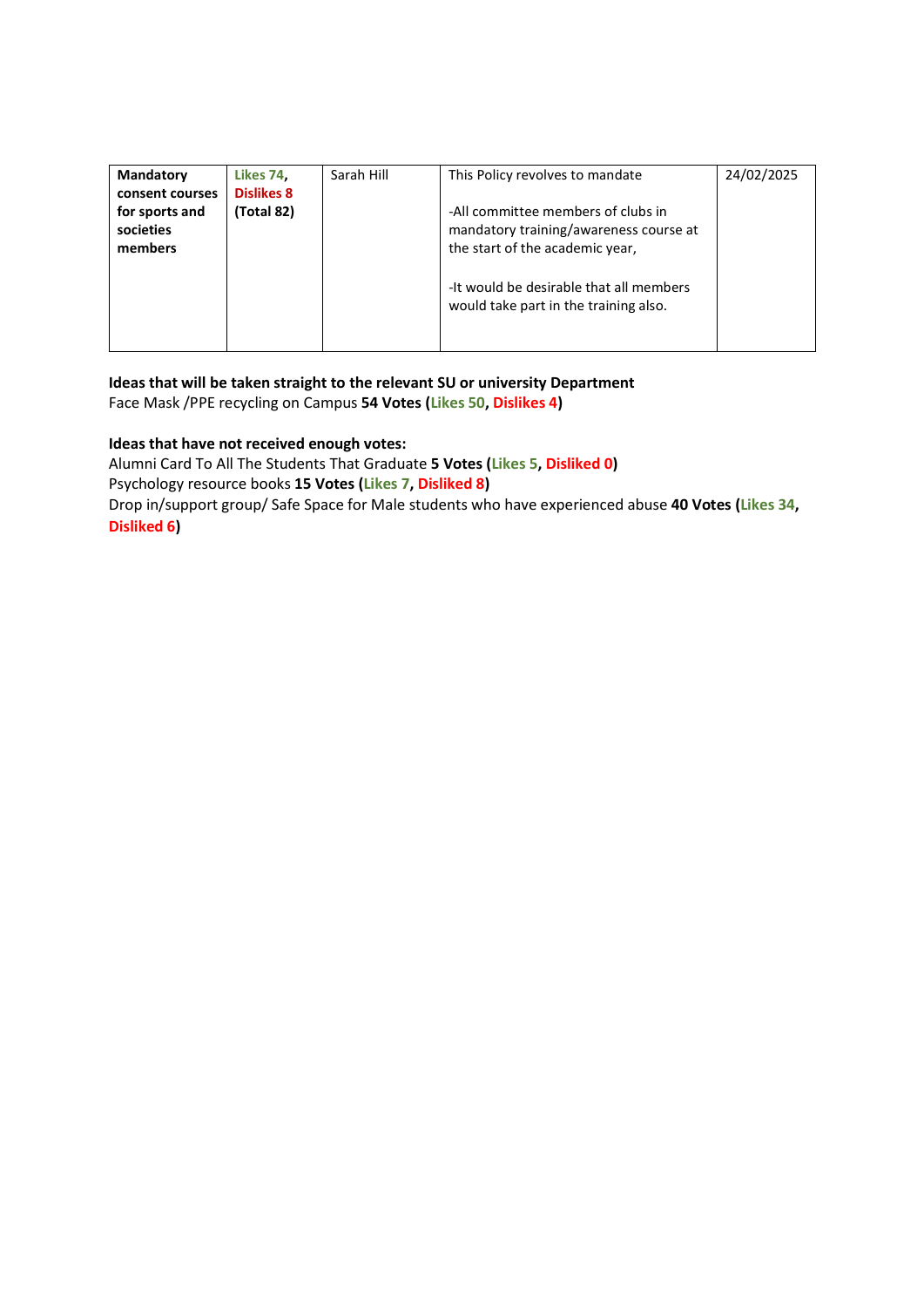### Action Points

| <b>Agenda Item</b>                            | <b>Actions</b>                                                                                                                                                                                                                                                                                            |
|-----------------------------------------------|-----------------------------------------------------------------------------------------------------------------------------------------------------------------------------------------------------------------------------------------------------------------------------------------------------------|
| <b>Approval of Council Minutes from</b>       | Council voted to confirm the minutes from the last                                                                                                                                                                                                                                                        |
| the meeting held on 25 <sup>th</sup> November | meeting as a true and accurate representation of the                                                                                                                                                                                                                                                      |
| 2022                                          | meeting's contents.                                                                                                                                                                                                                                                                                       |
|                                               | Total Votes: 13, For 13, Against 0, Abstain 0:                                                                                                                                                                                                                                                            |
| <b>Approval of Trustees to Board of</b>       | All proposed Trustees were approved by Student                                                                                                                                                                                                                                                            |
| <b>Trustees</b>                               | Council. Additionally, the SU President thanked Peter                                                                                                                                                                                                                                                     |
|                                               | Hyett and Dean Kamitsis for their time and support of                                                                                                                                                                                                                                                     |
|                                               | the Students' Union as previous Trustees.                                                                                                                                                                                                                                                                 |
|                                               | <b>Student Trustees</b>                                                                                                                                                                                                                                                                                   |
|                                               | Aicha Khan, Dana Robinson and Anita Muathe approved as<br>trustees for a period of which will be the shorter; either a<br>four-year period from 1st December or when they cease to<br>be a student enrolled at the University of Central<br>Lancashire.<br>Total Votes: 13, For 13, Against 0, Abstain 0: |
|                                               | <b>Lay Trustees</b>                                                                                                                                                                                                                                                                                       |
|                                               | Geoff Birch, Nicola Mason and Jose Sedano-Martinez<br>approved as Lay Trustees.                                                                                                                                                                                                                           |
|                                               | Total Votes: 13, For 13, Against 0, Abstain 0:                                                                                                                                                                                                                                                            |
| <b>Gender Neutral Facilities</b>              | This idea was approved and has become a part of                                                                                                                                                                                                                                                           |
|                                               | Students' Union Policy.                                                                                                                                                                                                                                                                                   |
|                                               | Total Votes: 28, For 28, Against 0, Abstain 0:                                                                                                                                                                                                                                                            |
| <b>Mandatory consent courses for</b>          | This idea was approved and has become a part of                                                                                                                                                                                                                                                           |
| sports and societies members                  | Students' Union Policy.                                                                                                                                                                                                                                                                                   |
|                                               | Total Votes: 28, For 27, Against 1, Abstain 0:                                                                                                                                                                                                                                                            |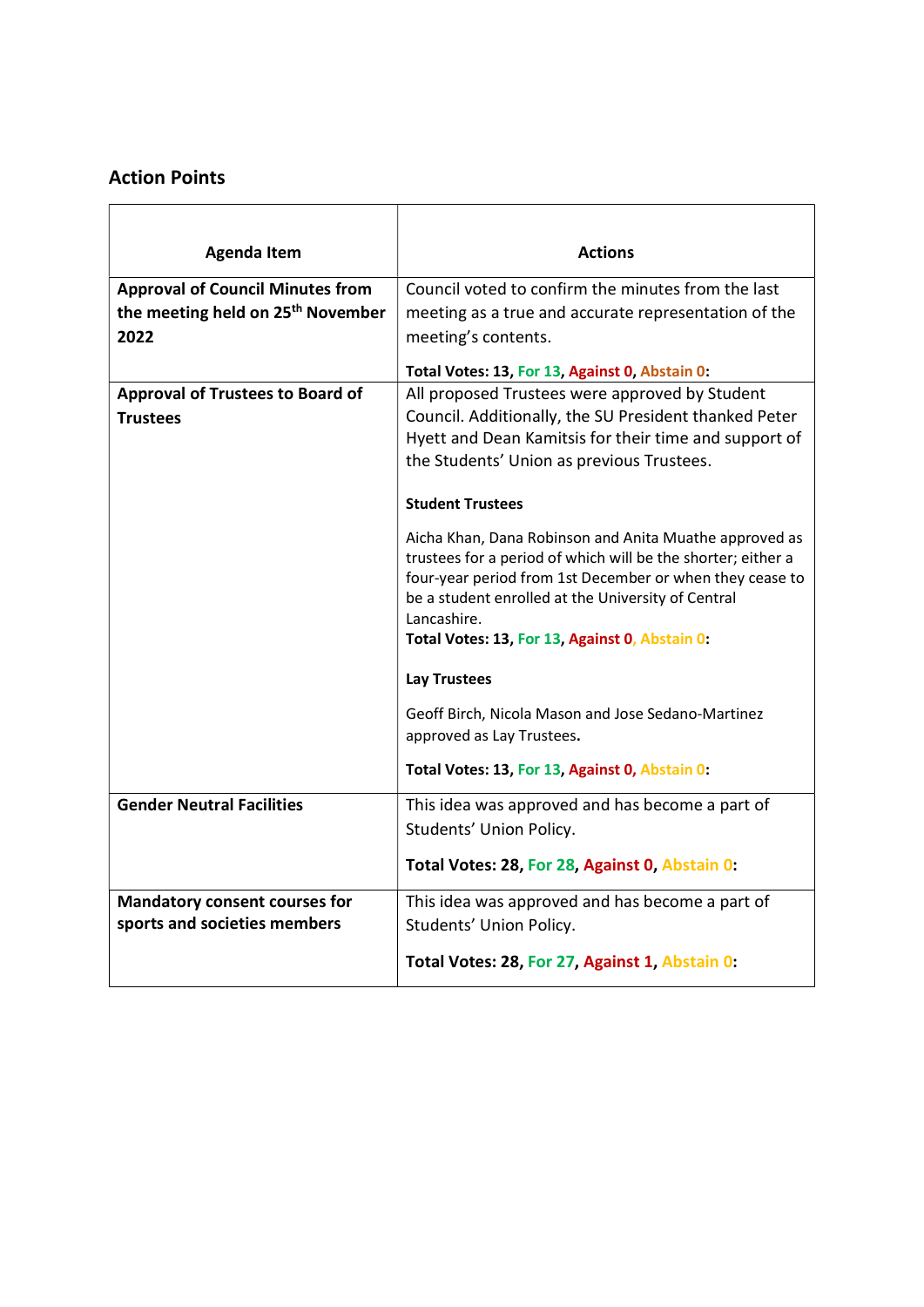# Voting Record

| <b>Name</b>                 | <b>Approval of</b><br><b>Previous Council</b><br><b>Minutes</b> | <b>Approval of</b><br><b>Trustees</b> | <b>Gender Neutral</b><br><b>Facilities</b> | Mandatory<br>consent courses<br>for sports and<br>societies<br>members |
|-----------------------------|-----------------------------------------------------------------|---------------------------------------|--------------------------------------------|------------------------------------------------------------------------|
| Zuleikha Chikh              | <b>FOR</b>                                                      | <b>FOR</b>                            | <b>FOR</b>                                 | <b>FOR</b>                                                             |
| Usman Kasaba                | <b>FOR</b>                                                      | <b>FOR</b>                            | <b>FOR</b>                                 | <b>FOR</b>                                                             |
| Odette Yende                |                                                                 |                                       | <b>FOR</b>                                 | <b>FOR</b>                                                             |
| Katie Sandison              |                                                                 |                                       | <b>FOR</b>                                 | <b>FOR</b>                                                             |
| Chanda Ng'onga              |                                                                 |                                       |                                            |                                                                        |
| Charlotte Lastoweckyi       | <b>FOR</b>                                                      | <b>FOR</b>                            | <b>FOR</b>                                 | <b>FOR</b>                                                             |
| Joseph Bigland              | <b>FOR</b>                                                      | <b>FOR</b>                            | <b>FOR</b>                                 | <b>FOR</b>                                                             |
| Jane Constance              | <b>FOR</b>                                                      | <b>FOR</b>                            | <b>FOR</b>                                 | <b>FOR</b>                                                             |
| <b>Taran Harrison</b>       | <b>FOR</b>                                                      | <b>FOR</b>                            | <b>FOR</b>                                 | <b>FOR</b>                                                             |
| Jack Wootton                |                                                                 |                                       |                                            |                                                                        |
| Megan Riley                 |                                                                 |                                       |                                            |                                                                        |
| Nikkita Holmes              | <b>FOR</b>                                                      | <b>FOR</b>                            | <b>FOR</b>                                 | <b>FOR</b>                                                             |
| Dana Robinson               |                                                                 |                                       | <b>FOR</b>                                 | <b>FOR</b>                                                             |
| Sagar Kumar Koti            | <b>FOR</b>                                                      | <b>FOR</b>                            | <b>FOR</b>                                 | <b>FOR</b>                                                             |
| Monish Mohan                |                                                                 |                                       | <b>FOR</b>                                 | <b>FOR</b>                                                             |
| Faizah Baksh                |                                                                 |                                       |                                            |                                                                        |
| Vedha Sree Vodnala          | <b>FOR</b>                                                      | <b>FOR</b>                            | <b>FOR</b>                                 | <b>FOR</b>                                                             |
| Darcey Abraham              |                                                                 |                                       |                                            |                                                                        |
| Vineel Gutta                | <b>FOR</b>                                                      | <b>FOR</b>                            | <b>FOR</b>                                 | <b>FOR</b>                                                             |
| Sai Vish wanth Reddy<br>Vem |                                                                 |                                       |                                            |                                                                        |
| <b>Adrian Craddock</b>      | <b>FOR</b>                                                      | <b>FOR</b>                            | <b>FOR</b>                                 | <b>FOR</b>                                                             |
| Hannah Beckford             |                                                                 |                                       |                                            |                                                                        |
| Raham Ejiro Odjegba         |                                                                 |                                       |                                            |                                                                        |
| Aicha Khan                  | <b>FOR</b>                                                      | <b>FOR</b>                            | <b>FOR</b>                                 | <b>FOR</b>                                                             |
| Nana Agyenim<br>Boateng     |                                                                 |                                       | <b>FOR</b>                                 | <b>FOR</b>                                                             |
| Clarilis De-almeida         |                                                                 |                                       | <b>FOR</b>                                 | <b>AGAINST</b>                                                         |
| Jyotinder Kumar             |                                                                 |                                       | <b>FOR</b>                                 | <b>FOR</b>                                                             |
| Jessica Crosland            |                                                                 |                                       |                                            |                                                                        |
| Charlotte Smith             |                                                                 |                                       |                                            |                                                                        |
| Woori Cho                   | <b>FOR</b>                                                      | <b>FOR</b>                            | <b>FOR</b>                                 | <b>FOR</b>                                                             |
| Sulaymaan Al Majid          |                                                                 |                                       | <b>FOR</b>                                 | <b>FOR</b>                                                             |
| Rachel Scott                |                                                                 |                                       |                                            |                                                                        |
| Mohammad Balal<br>Salem     |                                                                 |                                       |                                            |                                                                        |
| Mahfooz Mahdi               |                                                                 |                                       | <b>FOR</b>                                 | <b>FOR</b>                                                             |
| <b>Wengian Peng</b>         |                                                                 |                                       | <b>FOR</b>                                 | <b>FOR</b>                                                             |
| Kira Cauldwell              |                                                                 |                                       | <b>FOR</b>                                 | <b>FOR</b>                                                             |